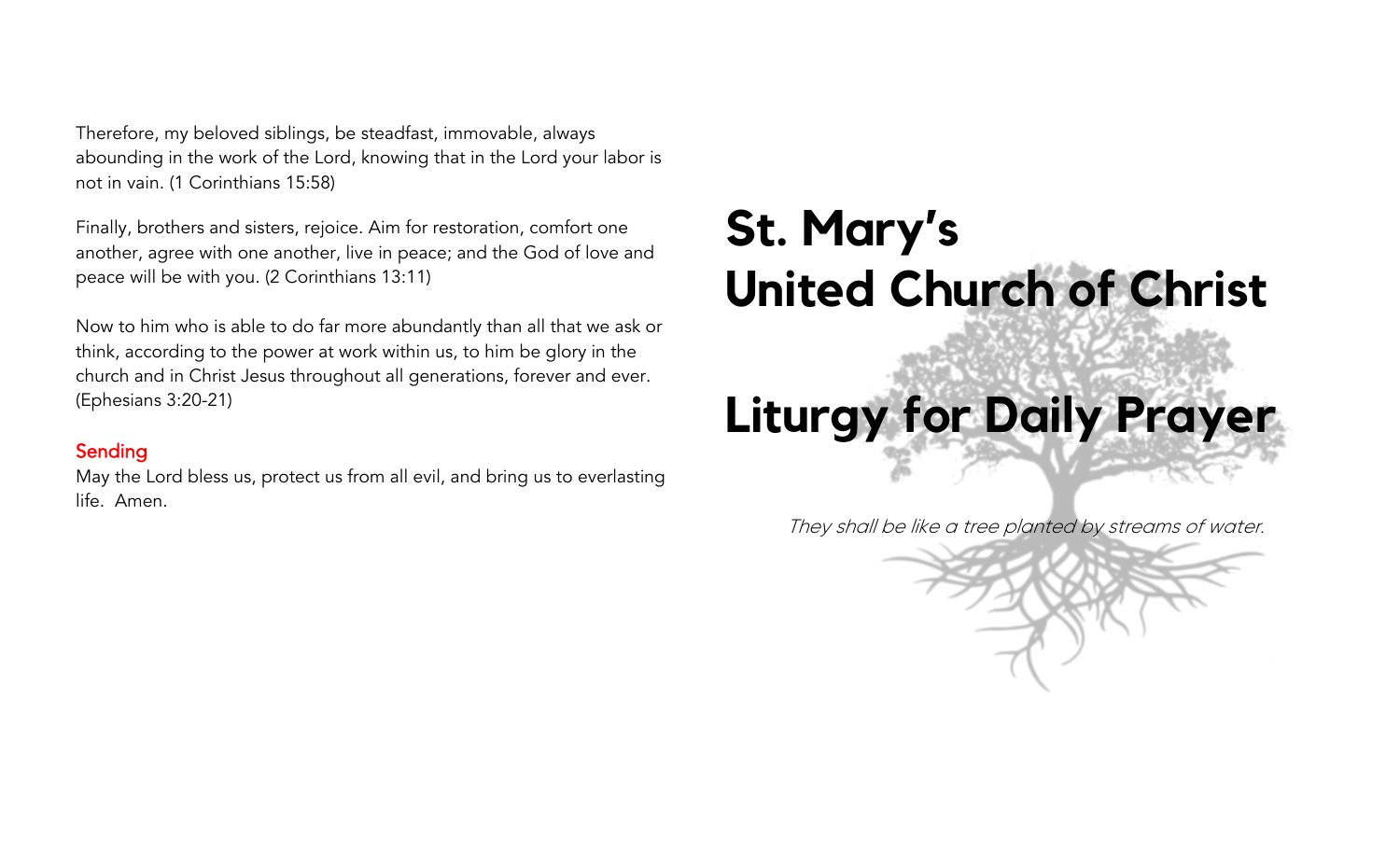#### **Welcome!**

"If anyone is in Christ, they are a new creation; behold, the old has gone, the new has come!" The apostle Paul encouraged a fledgling, diverse congregation with these words, reminding them who they really are deep inside. Discovering that new creation, what God has created each of us to be and to do, is the work of faith. God is at work; what is happening in me, in the world? That's the work of pray.

Throughout the centuries, the Church has taught her children to pray. Prayer is not about giving God a to-do list for the day; it is about shaping us, helping us chip away all of the old so that we might discover this new self. Liturgy is a tool we use to train ourselves in prayer. When we pray liturgy together, we discover a common language that builds deep relationships with God and with one another.

This liturgy in front of you is one attempt to shape our prayers as a worshipping community. It is intended (but not required) to be used as part of a daily prayer structure that includes Sunday worship. The elements that change week to week are included in the insert in the Sunday bulletin – just pull it out each week and stick it in this booklet, and you'll be ready to go. Pray what you can, and leave for later what is still missing. There is no failure here, only the road ahead! May God bless us as we set out on this journey to discover God and the new creation that we are! Peace and good!

#### Intercessory Prayer

*Offer a prayer for yourself, for someone God brings to your mind, a prayer for your Church, your community, and for the world.*

## Our Father

Our Father in heaven, hallowed be your name. Your kingdom come, your will be done, on earth as in heaven. Give us today our daily bread. Forgive us our debts as we forgive our debtors. Lead us not into temptation, but deliver us from evil. For thine is the kingdom, the power, and the glory forever. Amen.

## Collect for the Week

## Benediction (choose one)

May the peace of the Lord Christ go with you : wherever he may send you; may he guide you through the wilderness : protect you through the storm; may he bring you home rejoicing : at the wonders he has shown you; may he bring you home rejoicing : once again into our doors.

For I am sure that neither death nor life, nor angels nor rulers, nor things present nor things to come, nor powers, nor height nor depth, nor anything else in all creation, will be able to separate us from the love of God in Christ Jesus our Lord. (Romans 8:38-39)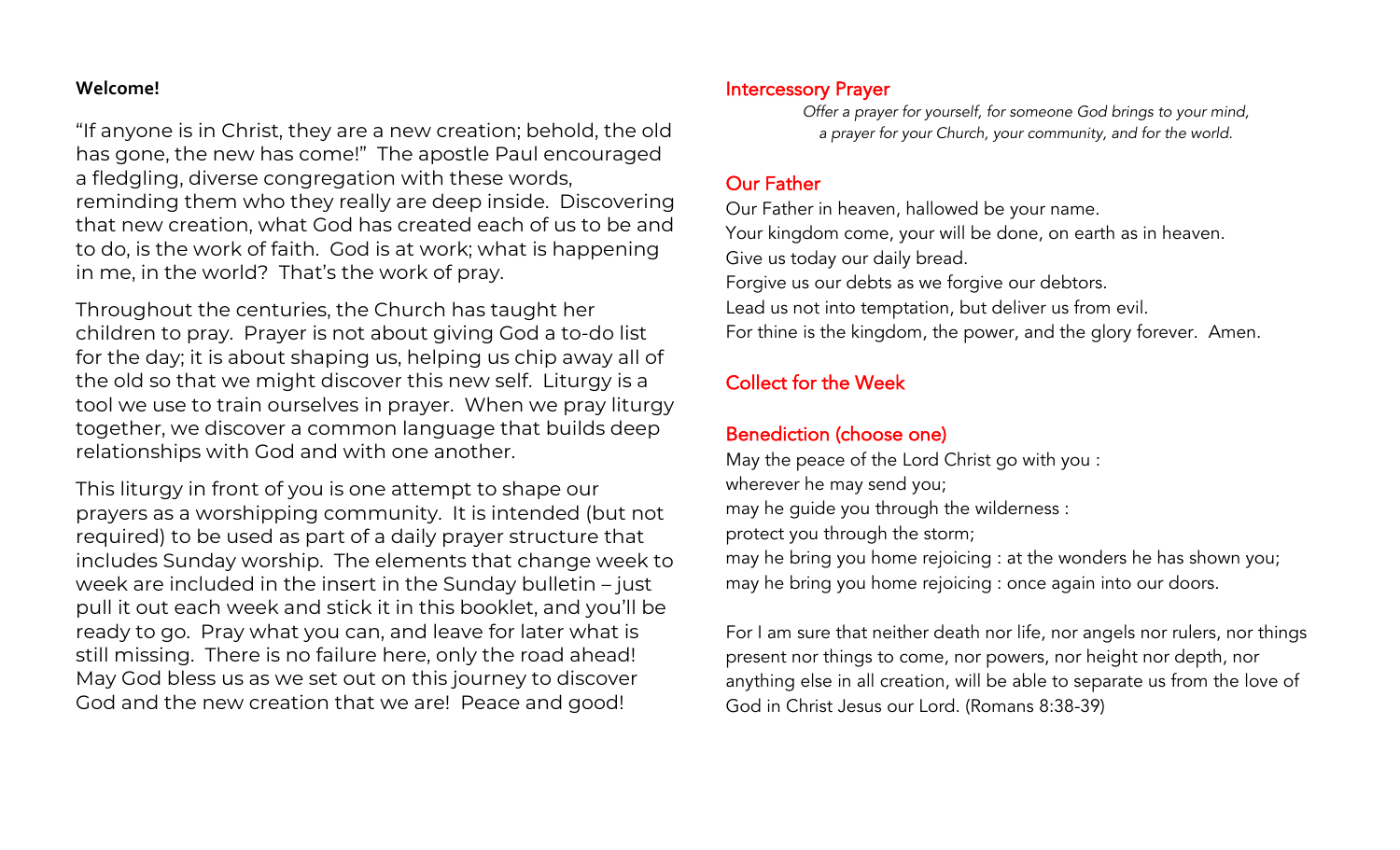Free to worship him without fear, holy and righteous in his sight all the days of our life. And you, child, shall be called the prophet of the Most High, for you will go before the Lord to prepare his way, To give his people knowledge of salvation by the forgiveness of all their sins.

In the tender compassion of our God the dawn from on high shall break upon us, To shine on those who dwell in darkness and the shadow of death, and to guide our feet into the way of peace.

#### **Beatitudes**

Blessed are the poor in spirit, for theirs is the kingdom of heaven. Blessed are they who mourn, for they will be comforted.

Blessed are the meek, for they will inherit the land.

Blessed are they who hunger and thirst for righteousness, for they will be satisfied.

Blessed are the merciful, for they will be shown mercy.

Blessed are the clean in heart, for they will see God.

Blessed are the peacemakers, for they will be called children of God.

Blessed are they who are persecuted for the sake of righteousness, for theirs is the kingdom of heaven.

## **Gathering**

*Begin in silence, visualizing yourself coming into the presence of God. Then, as you are ready, speak..*

O Lord, let my soul rise up to meet you As the day rises to meet the sun. O Lord, open my lips, And my mouth will declare your praise. Glory be to the Father, and to the Son, and to the Holy Spirit; as it was in the beginning, is now, and will be forever, Amen.

## Opening Sentences (choose one or more)

Therefore, if anyone is in Christ, he is a new creation; the old has gone, the new has come! (2 Cor. 5)

Let the words of my mouth, and the meditations of my heart, be acceptable in your sight; O Lord, my strength and my redeemer. (Ps. 19)

O send out your light and your truth, that they may lead me, and bring me to your holy hill, and to your dwelling. (Ps. 43)

This is the day which the Lord has made; we will rejoice and be glad in it! (Ps. 118)

If you have been raised with Christ, seek the things which are above, where Christ sits on the right hand of God. (Colossians 3)